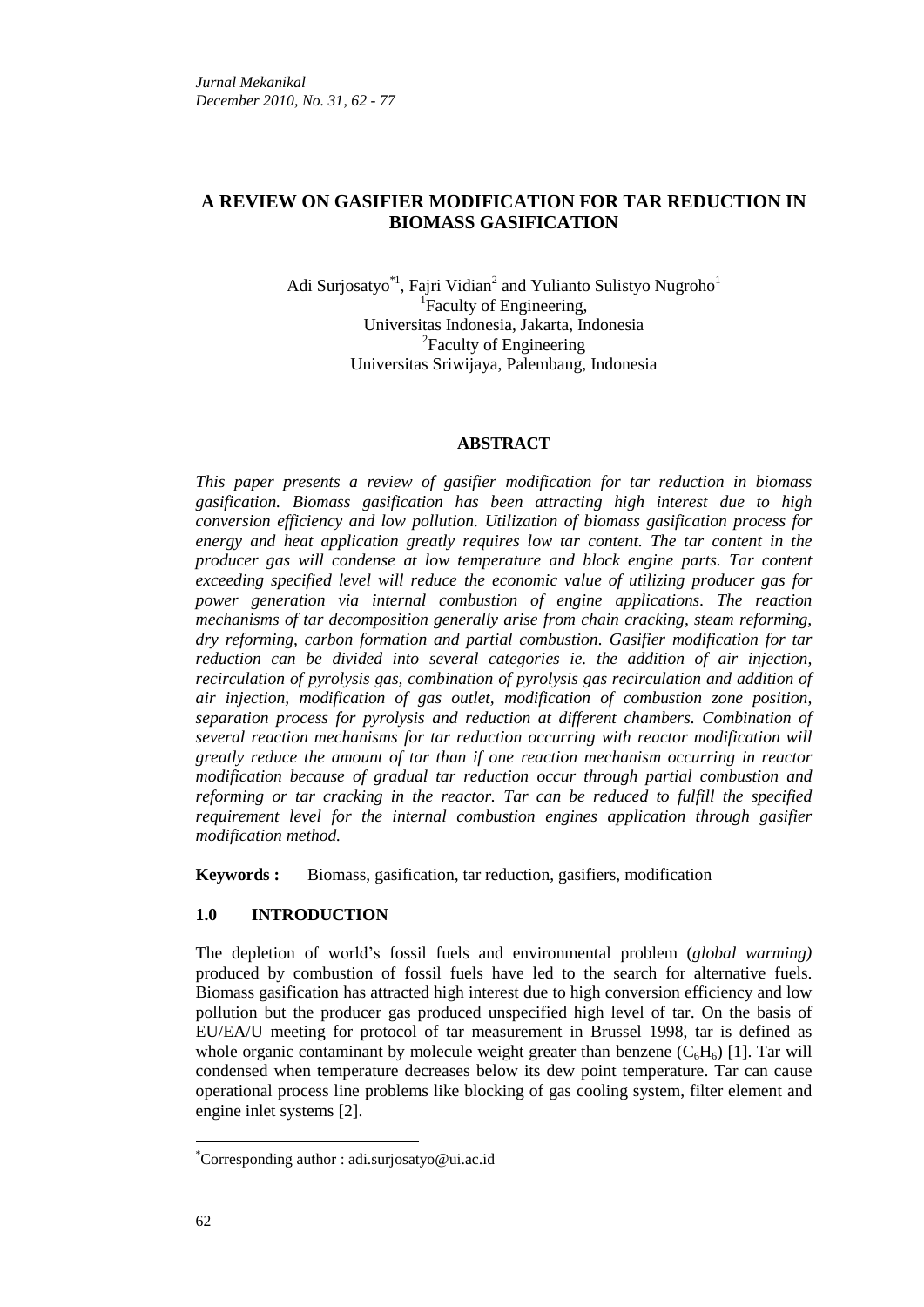Application in internal combustion engines requires gas producer with the amount of tar around  $10 - 50$  mg/Nm<sup>3</sup> [3, 4]. Whereas, tar was produced at average conventional downdraft gasifiers of about 2 g/Nm<sup>3</sup> and conventional updraft gasifier of about 58 g/Nm<sup>3</sup> [5]. If the system applied gas cleaning equipments with high efficiencies, then the tar content will be reduced to about  $20 - 40$  mg/Nm<sup>3</sup> [4] and the tar content will be less than the specified level but it required high cost and large space installation [6]. Gas cleaning system also produced liquid waste including carcinogenic element and it needed extensive treatment before disposal [6].

There were two common methods carried out in reducing tar namely, primary and secondary methods. Primary method to reduce tar was carried out in the gasifier itself including to select proper operational parameter, to select proper fuel characteristics, the use of catalysts or additives in the bed, and the modification of gasifier. Secondary method is conventionally used as the treatment to producer gas after its going out gasifier including thermal cracking, catalytic cracking and mechanical treatments such as the use of cyclones, baffled filters, fabric filters, ceramic filters, rotating particle separators, electrostatic filters and scrubbers [7]. The reaction mechanism of tar decomposition generally arise from chain cracking, steam reforming, dry reforming, carbon formation and partial combustion [8, 9] as below;

Chain cracking

 $pC_nH_x \rightarrow qC_mH_y + rH_2$ 

- Steam reforming  $C_nH_x + nH_2O \rightarrow (n + x/2)H_2 + nCO$
- Dry reforming by gas  $CO<sub>2</sub>$  $C_nH_x + nCO_2 \rightarrow (x/2)H_2 + 2n CO$
- Carbon formation  $C_nH_x \rightarrow nC + (x/2)H_2$
- Partial Combustion  $C_nH_x + (n/2 + x/4) O_2 \rightarrow n CO + x H_2O$

where  $C_nH_x$  is tar, and  $C_mH_y$  represents hydrocarbon with smaller carbon number than  $C_nH_v$ 

This objective of this paper is to review gasifier modifications for tar reduction in biomass gasification which is applied to internal combustion engines and burners.

## **2.0 GASIFIER MODIFICATION METHOD**

In the effort to reduce tar produced by biomass gasification process through gasifier modification, many researches have been carried out, among other is by Kaupp and Gross [10]. Kaupp and Gross reported that the DelaCotte tar-recycling gasifier expanded by gasification media  $CO_2$  and  $H_2O$  with temperature of 1000°C - 1100°C as shown in Figure 1. Pyrolysis gas came out from reactor entrained into burner by gasification air using an ejector. Then mixture of air and pyrolysis gas was combusted at the burner to produce  $CO<sub>2</sub>$ ,  $H<sub>2</sub>O$  and heat. Some combustion product moved to pyrolysis zone and the rest moved to reduction zone producing combustible gas through reaction of  $CO<sub>2</sub>$  and H2O with char (C). It produced combustible gas that was released at the lower part of reactor. This type of gasifier is claimed to produce low tar.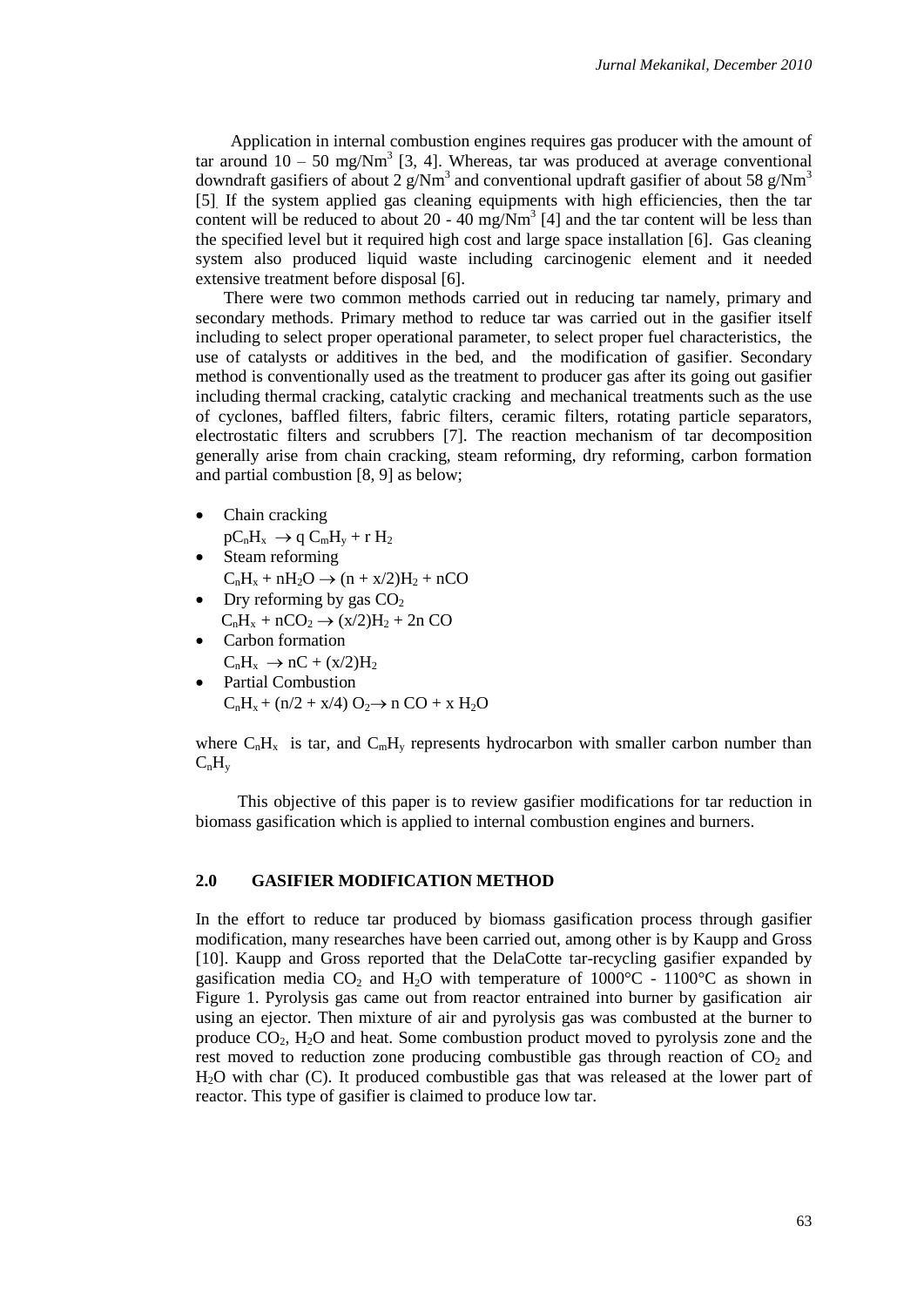

Figure 1. DeLacotte tar recycling gasifier [10]

Two stage gasifier was reported by Nowacki [11] as shown in Figure 2. This gasifier is an updraft gasifier that has one gas outlet above the drying zone and another one just at the top of the gasification zone where about half the gas produced by gasification is removed. The remainder flows upward through the devolatilization and drying zones. The temperatures attained in these two zones are considerably lower than the conventional updraft gasifier. Therefore, the incoming fuel is heated and the tar is evolved in a much slower manner. Thus, the problem in heavy tars, pitch and soot are avoided. This gasifier is meant for coal application but it could be used for biomass as input fuel.



Figure 2. Two stage gasifier [11]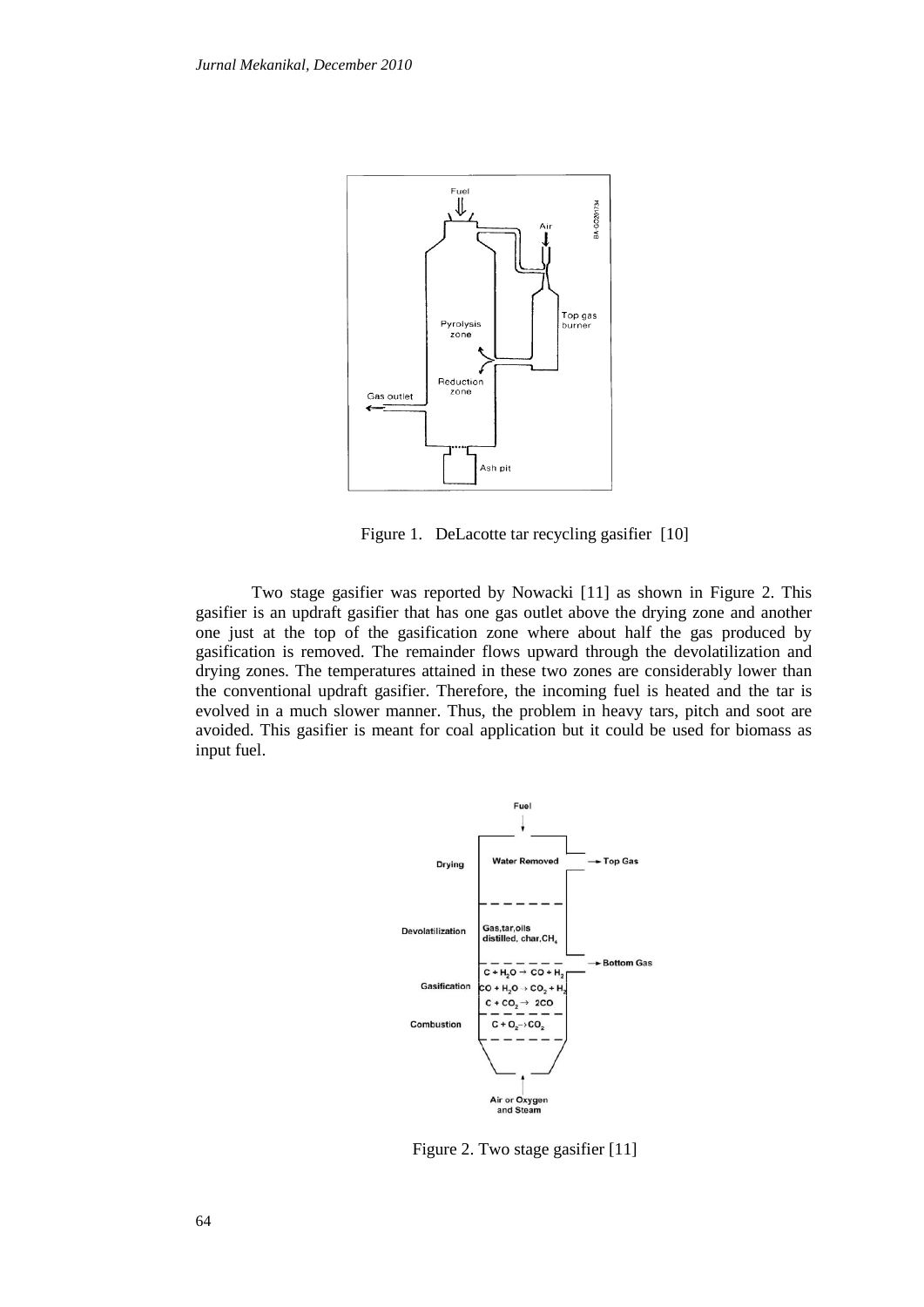Updraft gasifier with direct combustion of the producer gas on the upper part of reactor was reported by Hobb *et. al.* [12] is shown in Figure 3. The heat of combustion could be utilized for boiler and dryer. Direct combustion of producer gas does not require tar cleaning system for indirect heating system.



Figure 3. Up-draft gasifier [12]

Two stage throatless downdraft gasifier was developed by Bui *et.al* [5] at Asian Institute of Technology, Thailand as shown in Figure 4. This gasifier was different from the conventional type namely by adding secondary air inlet at the middle part of reactor. Its purpose is to increase the temperature at the reduction zone and then cause tar reduction by cracking at high temperature. By applying two air intakes, the temperature in the first stage would be decreased. Adding secondary air injection would help to combust the producer gas, released from the first stage, it caused an increase in temperature inside reactor as compared with the exertion of a single air injection. The maximum temperature inside the reactor could reach above 1000°C. Amount of tar product was 40 times smaller than single air. Amount of tar product was 90 mg/Nm<sup>3</sup> with  $\overline{4150}$  kJ/m<sup>3</sup> of LHV and 69% of efficiency.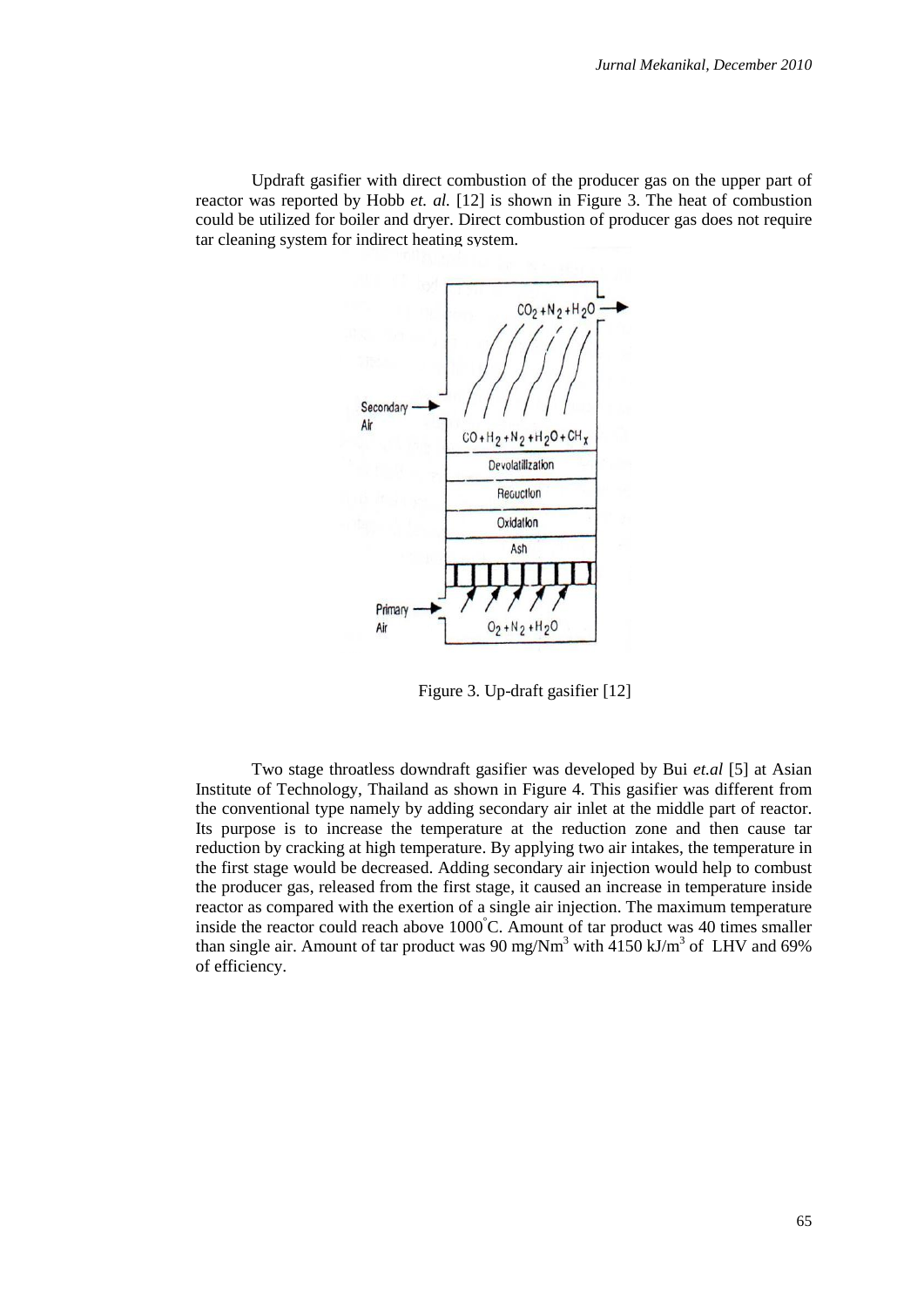

Figure 4. Two- stage gasification concept of Asian Institute of Technology [5]

Moving bed gasifier with internal gas recirculation was developed by Susanto and Beenacker [13] as shown in Figure 5. Basically, this gasifier was almost similar with DeLacotte tar recycling gasifier. But the burner for combustion process of pyrolysis gas was located in gasifier as to reduce the amount of heat loss to the environment. Pyrolysis gas was entrained into combustion chamber by using ejector then it was combusted by gasification air. Then flue gas from combustion chamber functioned as gasification agent. It was divided into two parts, namely: the first part was discharged to the reduction zone to react with char producing combustible gas and the second part was discharged to the pyrolysis zone to give heat for pyrolysis process. The exertion of internal recirculation would give great tar reduction compared to conventional downdraft gasifier with diameter of throat of 0.2 m. This gasifier produced about 0.350  $\text{g/m}^3$  of tar.



Figure 5. Moving bed gasifier by internal recirculation [13]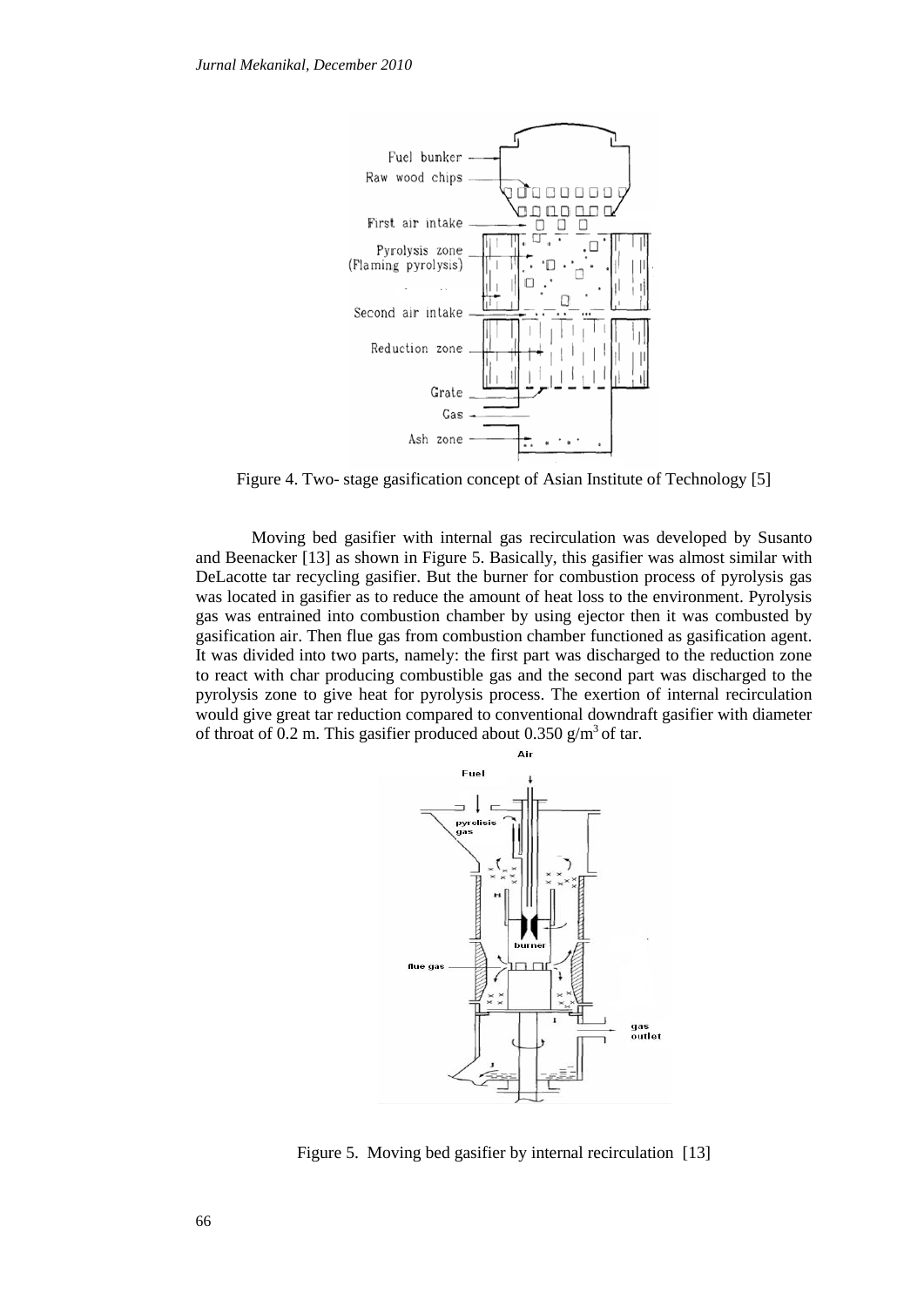Two stage gasifier developed by Brandt *et. al*. [14] is shown in Figure 6. In the first stage, the screw driven pyrolysis reactor uses heat from the exhaust gas of internal combustion engine, to produce pyrolysis gas and char as they entered the second stage. The second stage was a downdraft reactor where pyrolysis gas was combusted partially at upper part of reactor using air or steam for tar reduction. The pyrolysis gas is then passed through a bed of char for further tar reduction process through cracking with char bed. Amount of tar produced after partial combustion process was 2940 to 3400 mg/kg of a dry wood, but after cracking process, the amount reduced to 40 to 6.4 mg/kg of a dry wood. The combining exertion of partial combustion and cracking on char bed enabled to obtain tar less than  $15 \text{ mg}/\text{Nm}^3$ .



Figure 6. Two - stage gasifier*,* Technical University of Denmark [14]

Throatless downdraft gasifier with smaller size was developed by Barrio *et. al.* [15] is shown in Figure 7. This gasifier concept was not much different from the concept of two staged gasifier which was developed by Bui *et. al.* [5], but its size was smaller with greater variety of air inlet to the reactor. The total amount of air supply could be varied to obtain the best combination effect of producing higher LHV and lower tar content of producer gas. The minimum tar content produced was about  $3 \text{ g}/\text{Nm}^3$ . Due to the smaller reactor, it produces much heat loss.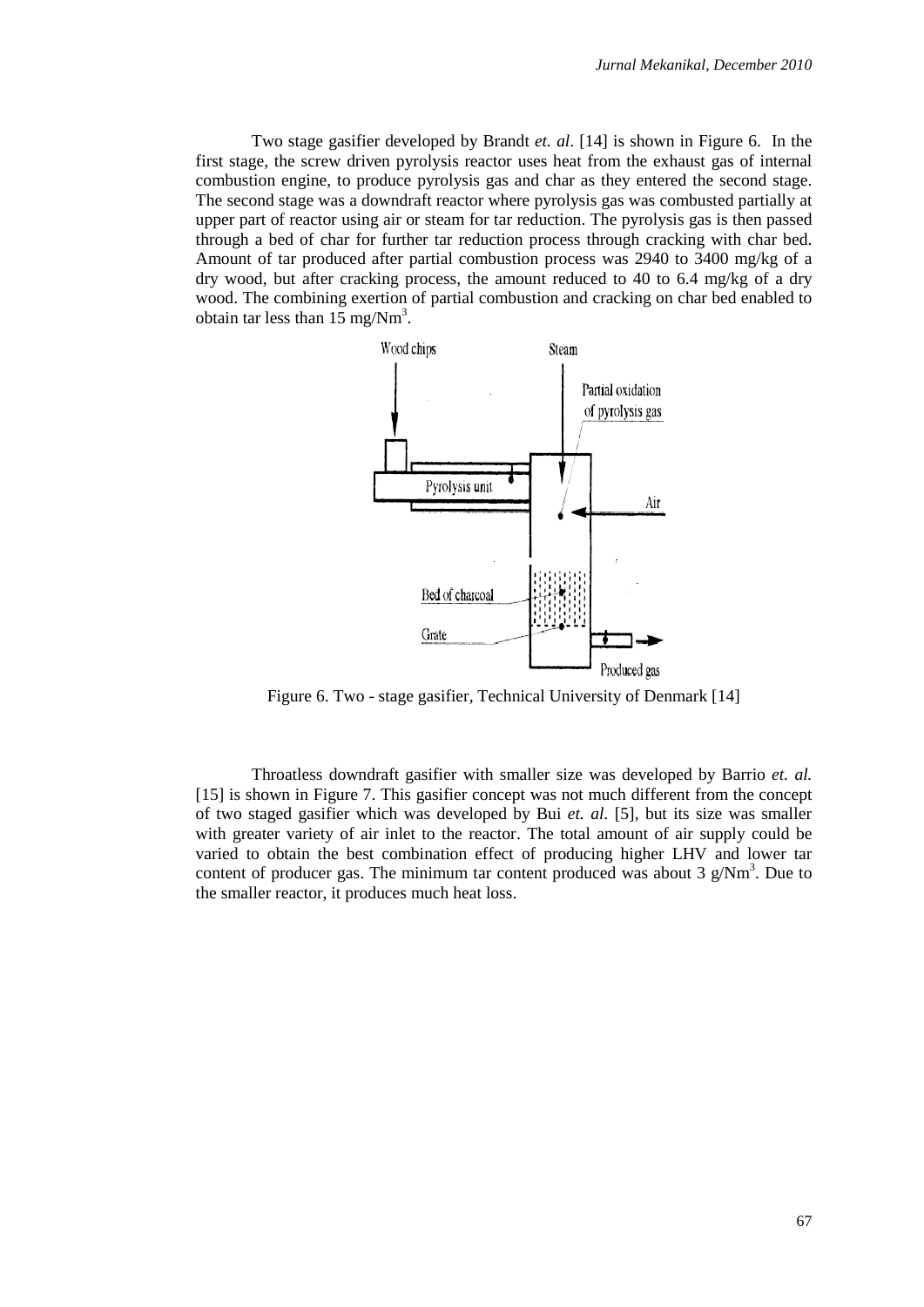

Figure 7. Stratified downdraft gasifier [15]

Three stage gasifier was developed by Koch [16] as shown in Figure 8. Basically, this gasifier was almost similar with the gasifier developed by Brandt *et. al.* [14]. In this pyrolysis process the reaction occured inside the updraft reactor using air as the gasification agent. Pyrolysis gas was combusted partially then it was passed through bed of char inside the downdraft reactor. Tar content in the producer gas is lower than the requirement for internal combustion engines which is of about  $1-20$  mg/Nm<sup>3</sup>



Figure 8. Three stage gasifier [16]

Two staged updraft gasifier was developed by Pino *et.al* [17] as shown in Figure 9. The first stage reactor was an updraft gasifier reactor using air and steam as the gasification agent. Second stage reactor was a fixed bed reforming reactor consisting char with nickel combines with alumina catalyst as a media of tar cracking and tar reforming.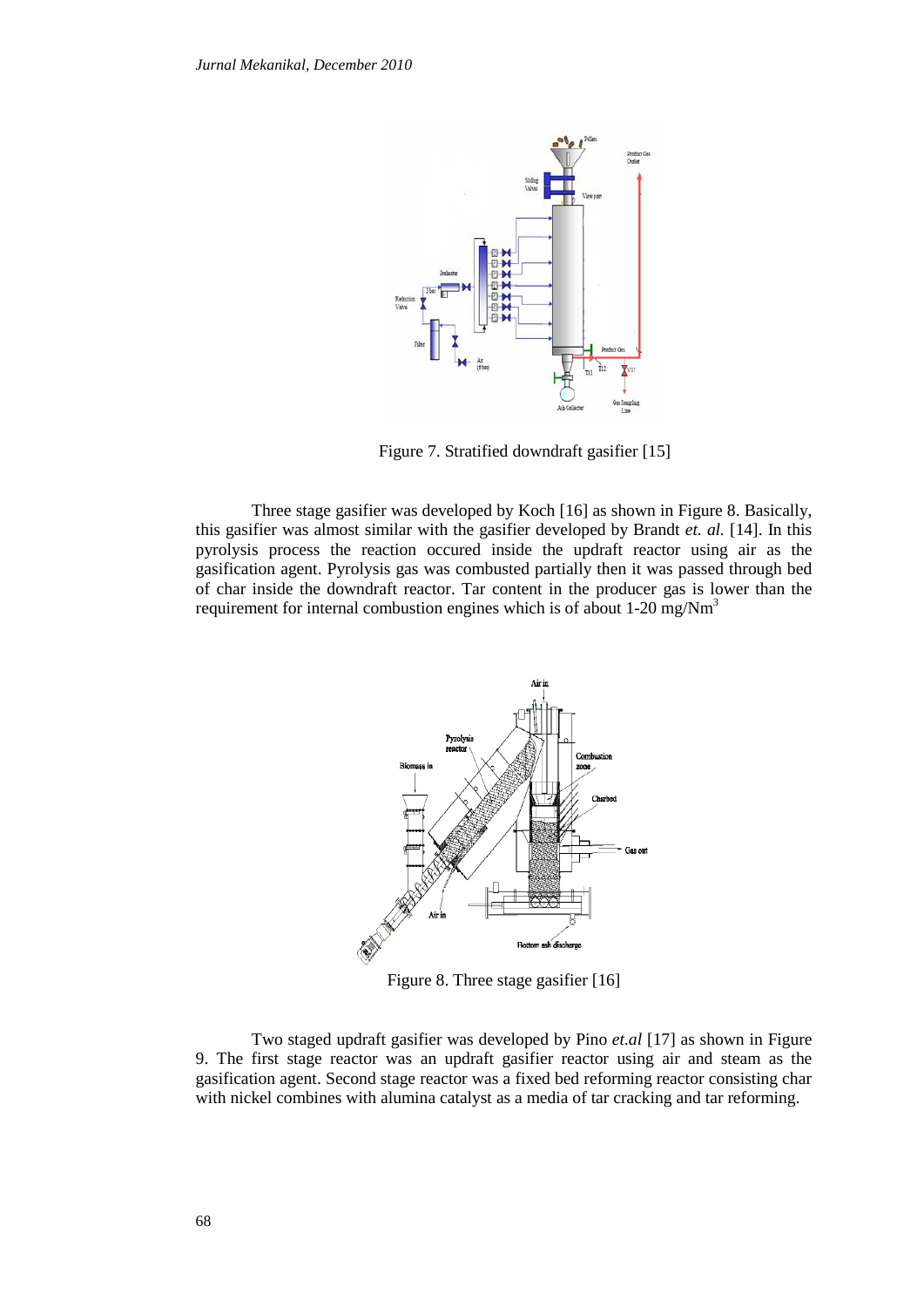

Figure 9. Two stage updraft gasifier [17]

Novel two staged biomass fluidized gasifier was developed by Cao *et. al*. [18] is shown in Figure 10. This gasifier was different from the conventional fluidized bed gasifier namely fueling at the top of reactor, injecting of secondary air and partly recirculating of combustible gas to the freeboard zone. The fuel inlet is situated at the top of reactor as to increase the pyrolysis process at the freeboard zone. Injection of secondary air and recirculating gas would induce combustion of mixed gas and air. Heat from combustion product would increase the temperature at freeboard zone then the tar decomposition by cracking at high char temperature becomes pronounced. The results showed that the increase of the lower reactor temperature from 651°C to 839°C with constant temperature at upper part  $750^{\circ}$ C could produce tar reduction from 1227 mg/Nm<sup>3</sup> to 338 mg/Nm<sup>3</sup>. The increase of the upper part temperature from 750 $^{\circ}$ C to 934 $^{\circ}$ C with constant temperature at lower part  $650^{\circ}$ C could reduce tar to 12.34 Nm<sup>3</sup>. Amount of tar could be reduced efficiently to 10 mg/Nm<sup>3</sup>. LHV gas was produced about 5,000 kJ/Nm<sup>3</sup> and the efficiency about 56.9%.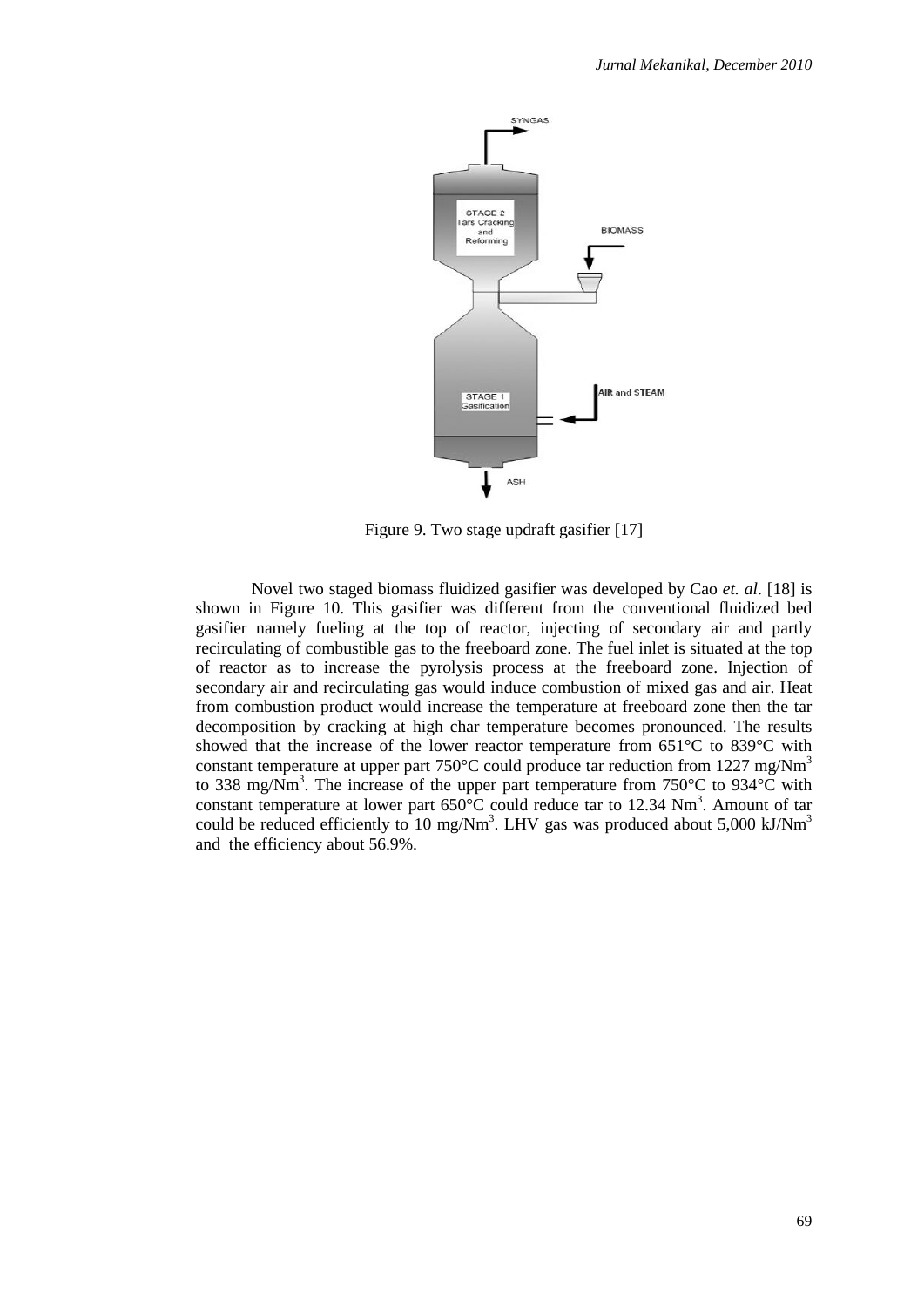

Figure 10. Novel two - stage fluidized bed biomass gasifier [18]

Updraft fixed bed gasifier with an embedded combustor was developed by Chyan [19] as shown in Figure 11. Basically, this reactor is the same as the one reported by Hobb *et. al.* [12]. Its burner was embedded at the lower part of the pyrolysis zone for the purpose of reducing the amount of water content in the gas and increasing the gas temperature. Combustor was applied to directly combust pyrolysis gas and the flue gas was utilized in the boiler producing steam and steering engine to produce energy. The purpose of direct combustion of gas inside the reactor was to reduce the utilization of tar cleaning equipment. The tar was not release out of reactor due to the direct combustion. LHV of the producer gas was of  $5,012$  kJ/Nm<sup>3</sup>.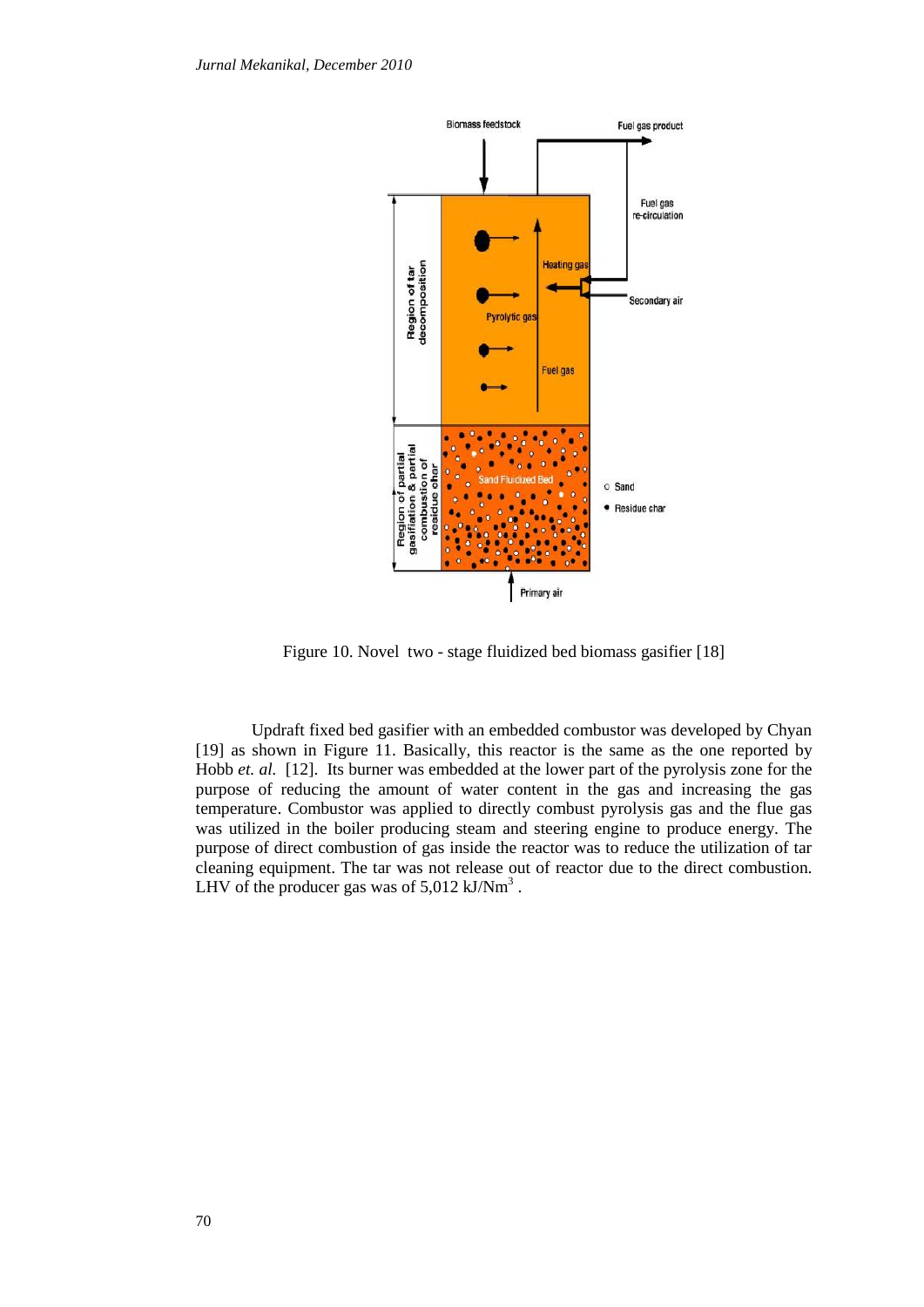

Figure 11. Updraft fixed bed gasifier with an embedded combustor [19]

Two stage gasification system developed by Wang et. al. [9] at Tokyo Institute of Technology, Japan is shown in Figure 12. This research was carried out by combining the updraft gasifier to produce combustible gas in the first stage. The second stage reactor was a reformer as to combust the gas produced by updraft gasifier partially using heated air and steam. The purpose of this partial combustion is to reduce the tar through its becoming combustible gas. Research result showed that the increase of air reforming ratio from 0.15 to 0.21 with the reformer temperature from 800°C to 850°C at gasification air ratio 0.21 that would reduce tar significantly from 5.79 g/Nm<sup>3</sup> to 1 g/Nm<sup>3</sup>. The increase of air reforming ratio to 0.29 at temperature 950°C would reduce the tar content to 0.3  $g/Nm<sup>3</sup>$ , optimum condition was obtained at reformer air ratio 0.21. The increase of steam reforming ratio from 0.5 to 1.0 at gasification air ratio 0.21 and constant reformer temperature of 850°C could not reduce tar significantly. The tar content at optimum operation of reforming steam ratio was  $0.7 \text{ mg/Nm}^3$ . The alteration of air reforming ratio would give significant tar reduction compared with the alteration of steam reforming ratio. Optimum tar content was produced 1  $g/m<sup>3</sup>$  with 3.9 MJ/m<sup>3</sup> LHV of gas and 66% efficiency of gasification.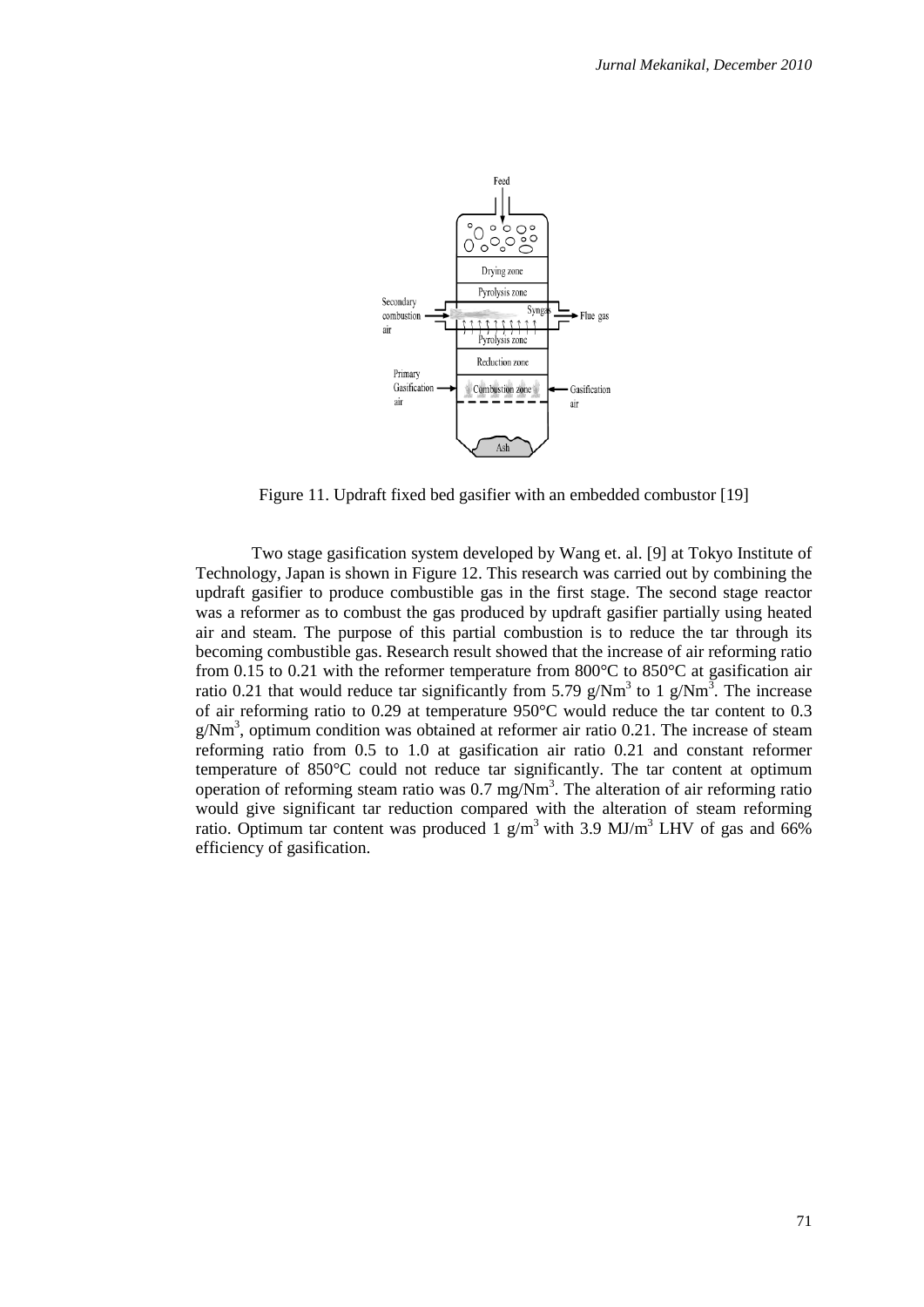

Figure 12. Two stage gasification Tokyo Institute of Technology [9]

Top lit updraft gasifier was developed by Saravanakumar et. al. [20] is shown in Figure 13. This gasifier had operational principle different from the conventional type of updraft gasifier where fuel was lit at the top of reactor then the position of combustion zone at the top part of reactor was different from the common combustion zone lower part of reactor. The purpose of modification is pyrolysis gas contained a lot of tar passing through high temperature of combustion zone. Then tar was decomposed through cracking at high temperature. The result showed tar content of approximately 1% to 5% from producer gas for top lit updraft gasifier and 10% to 30% from producer gas for conventional updraft gasifier. LHV and efficiency of the top lit updraft gasifier were 3500 kcal/ $Nm^3$  and 65% to 84% respectively.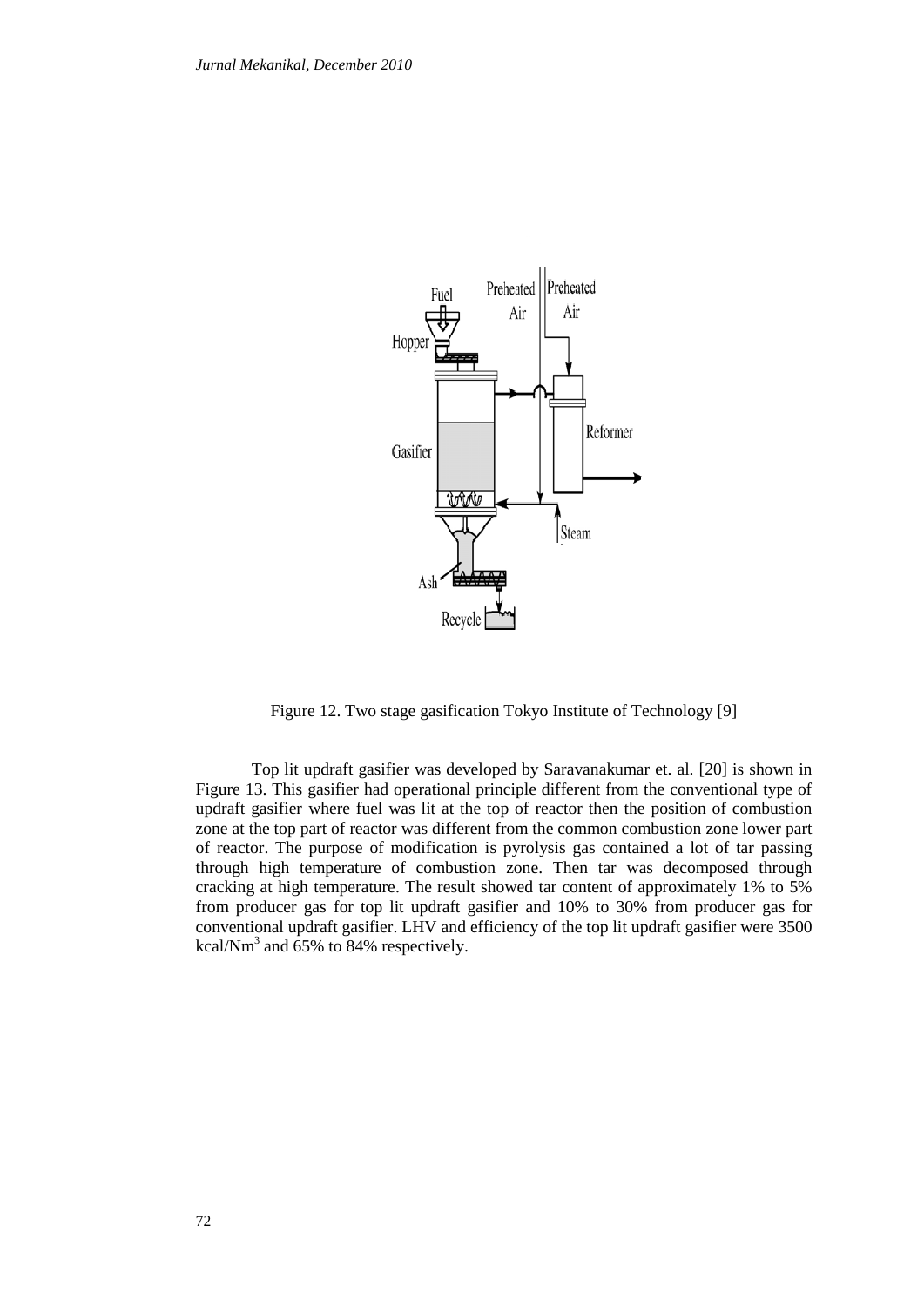

Figure 13. Top lit updraft gasifier [20]

Twin fired gasifier (downdraft gasifier with two combustion zone) was developed by Kramreiter et. al. [21] as shown in Figure 14. The concept of twin fired gasifier was the two combustion zone in the gasifier. The air inlet was located at the middle part of reactor for the combustion process. The secondary air inlet was positioned above the grate to increase the temperature of reduction zone, where combustion occurs. The result showed that the exertion of one combustion zone at the middle part of reactor (single air injection) where maximum temperature obtained at reduction zone about 800°C, addition of secondary air injection at lower part of reactor made the maximum temperature increase at reduction zone to about 950°C. This is the best process for tar reduction by cracking at high temperature. Tar content of 0.2 to 2  $g/Nm<sup>3</sup>$  with an average gas heating value of 5.6 to 6.3  $\text{MJ}/\text{Nm}^3$ .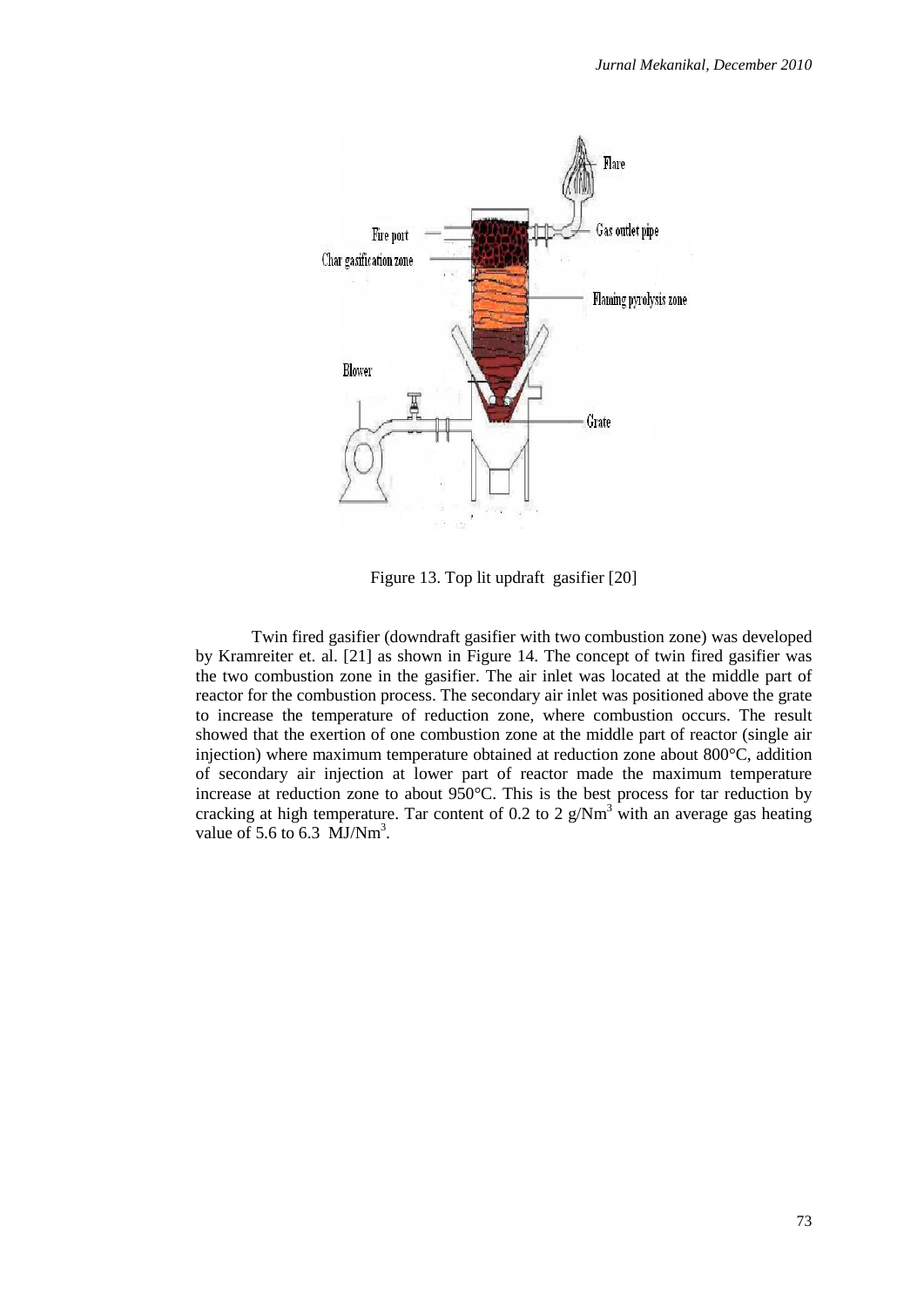

Figure 14. Twin fire gasifier [21]

Throatless downdraft gasifier with internal recirculation was modified by Gek [22] as shown in Figure 15. This gasifier was different from common throatless downdraft gasifier where there were many recirculation of pyrolysis gas to combustion zone using ejector and conduit. Main problem in downdraft gasifier without throat zone was a lot of tar passing out from high temperature of combustion zone due unconcentrated combustion zone. To overcome this problem, pyrolysis gas was inhaled from the pyrolysis zone using sideways in the reactor by ejector into the combustion zone. The presence of initial mixing between pyrolysis gas and air before the combustion make the partial combustion process of tar and cracking at high temperature close to perfect.



Figure 15*.* Throatless downdraft gasifier with internal recirculation ejector [22]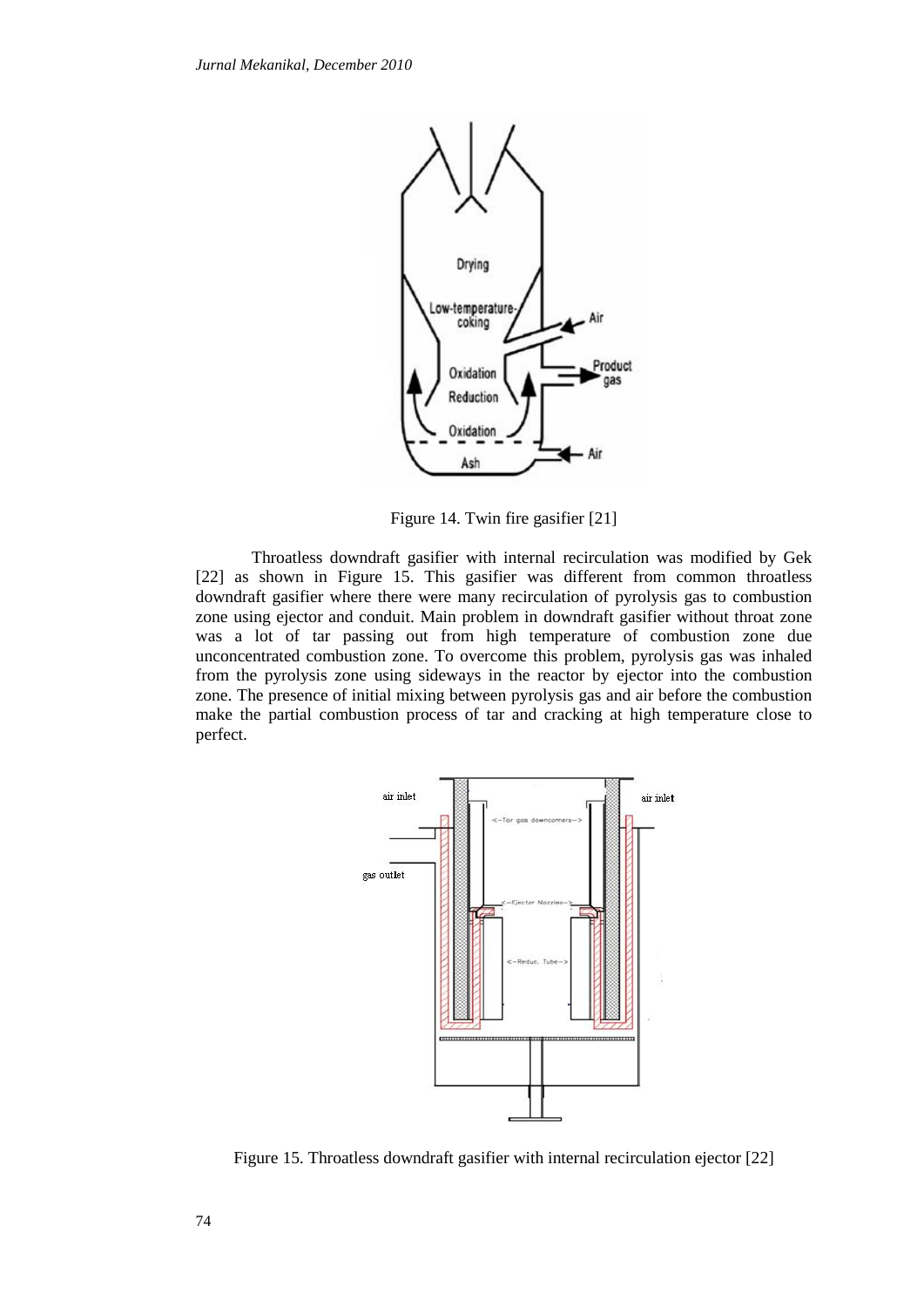Low-tar big Gasifier was developed by Anderson *et. al.* [23] as shown in Figure 16. Basically, the gasification process in low–tar big gasifier was done separately in the pyrolysis and gasification chambers. The pyrolysis process occurs in the bubbling fluid bed utilized steam. Product gas of pyrolysis was entrained into combustion chamber by an ejector which to be combusted partially to reduce tar contained in the pyrolysis gas. Char from pyrolysis process go down into gasification reactor (bubbling fluid bed gasifier) for gasificaton process using steam as the gasification agent. Result gas of pyrolysis process and gasification process mixed into freeboard zone as the final product of gasification. This gasifier could gasify biomass of water content around 65 to 70 wt %.



Figure 16. Low–tar big gasifier [23]

#### **3.0 DISCUSSIONS**

From the review study, gasifier modification for tar reduction can be divided into 7 categories ie. the addition of air injection carried out by Bui et. al. [5], Barrio et. al. [15], Kremeiter et. al. [20], Hobb et. al. [12]; recirculation of pyrolysis gas reported by Kaupp and Gross [10], Susanto and Beenackers [13], Gek [22]; combination of pyrolysis gas recirculation and addition of air injection carried out by Cao et. al. [18]; modification of gas outlets reported by Chyan [19] and Nowacki [11]; modification of position of combustion zone by Saravanakumar et. al. [20]; application of catalytic bed by Pino et. al. [17] and separation process of pyrolysis and reduction using different chambers as reported by Brand [14], Koch et. al. [16], Wang et. al. [9] and Anderseen et. al. [23].

The addition of air injection are carried out to increase temperature inside the reactor, particularly at reduction and combustion zone so that tar cracking occur at high temperature, the amount of tar produced is about 90 mg/ $Nm<sup>3</sup>$  for throatless downdraft gasifier. Recirculation of pyrolysis gas is carried out to combust the pyrolysis gas in the gas burner before it reticulated to the reduction zone or to drive the pyrolysis gas to the combustion zone, amount of tar produced is about  $0.350$  g/Nm<sup>3</sup>. Combination of pyrolysis gas recirculation and addition of air injection are intended to occur partial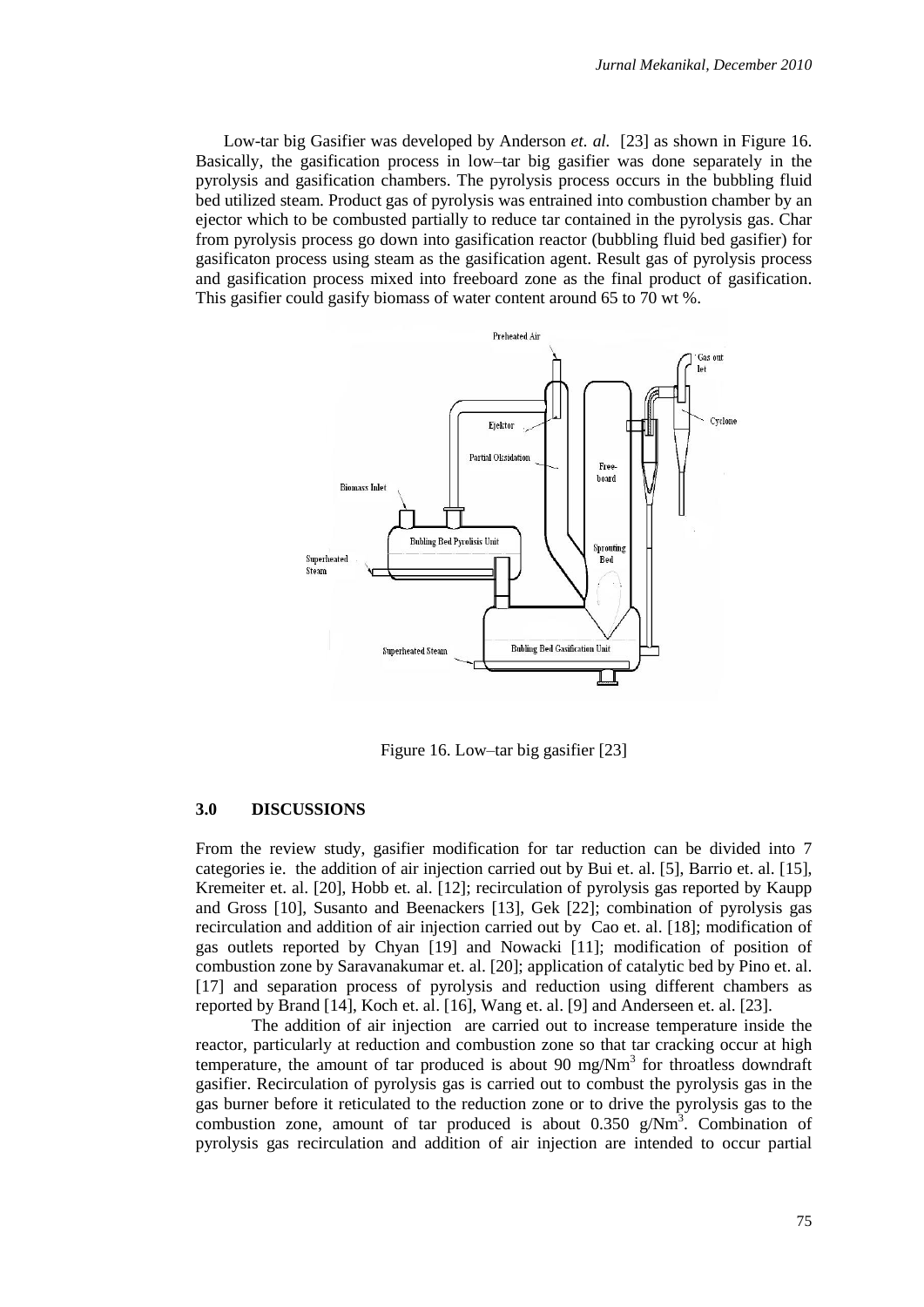combustion of pyrolysis gas recirculation and increase temperature inside reactor for tar cracking, amount of tar produced is about 10 mg/ $Nm<sup>3</sup>$  at fluidized bed gasifier. The application of catalytic is carried out by passing through pyrolysis gas at catalyst bed for tar cracking and tar reforming. Modification of outlet gas is carried out particularly to release reduction gas from reduction process that contains fewer tars than pyrolysis gas from pyrolysis process. Modification of combustion zone position is carried out by passing the pyrolysis gases at high temperature zone (combustion zone) then the tar cracking process occurs. In the separation process of pyrolysis and reduction at different chamber, it is intended to initially burn the pyrolysis gas partially by using air or steam to reduce tar content then it is passed through on hot char bed for cracking and reforming process, amount of tar produced is about  $1-15$  mg/Nm<sup>3</sup>.

Combination of several reaction mechanism for tar reduction occurring in reactor modification will produce amount of tar reduction better than if one reaction mechanism occurring at reactor modification because of occurring gradual tar reduction through partial combustion and reforming or cracking at reactor

### **4.0 CONCLUSION**

- i. Gasifier modification for tar reduction can be divided into : the addition of air injection, recirculation of pyrolysis gas, combination of pyrolysis gas recirculation and addition of air injection, modification of outlet gas, modification of combustion zone position, separation process of pyrolysis and reduction at different chamber
- ii. Tar reduction through gasifier modification could occur due to the reaction mechanism namely: cracking, steam reforming, dry reforming, carbon formation and partial combustion.
- iii. Combination of several reaction mechanism for tar reduction occurring in an reactor modification will produce lesser amount of tar reduction better
- iv. Tar can be reduced to fulfil the specified requirement level for the internal combustion engines application through gasifier modification method.

#### **ACKNOWLEDGEMENTS**

The authors would like to thank the Ministry of Education of Indonesia for the funding of this research through Hibah Penelitian Disertasi Doktor Tahun 2010 with Contract No 2314/H2.R12.3/PPM.00/Penelitian/2010.

#### **REFERENCES**

- 1. Neeft, J.P.A., Knoef, H.A.M., Onaji, P., (1999). Behaviour of tar in biomass gasification systems. Tar related problems and their solutions. Novem, The Netherlands. Report No. 9919
- 2. Li Chunshan, Suzuki Kenzi, (2009), "Tar Property, Anaysis, Reforming Mechanism and Model for Biomass Gasification – An Overview". Renewable and Sustainable Energy Reviews, 13, 594-604
- 3. Bridgwater A.V., (1995), Fuel Journal, 74, 631
- 4. Brown M.D., Baker E.G., Mudge L.K., (1986), In Klass D.L., editor. Energy from biomass and wastes X. Chicago: Institute of Gas Technology.
- 5. Bui, T., Loof R. and Bhattacharya, S.C., (1994). Multi-stage reactor for heat gasification of wood, Energy Journal, 19(4); 397–404.